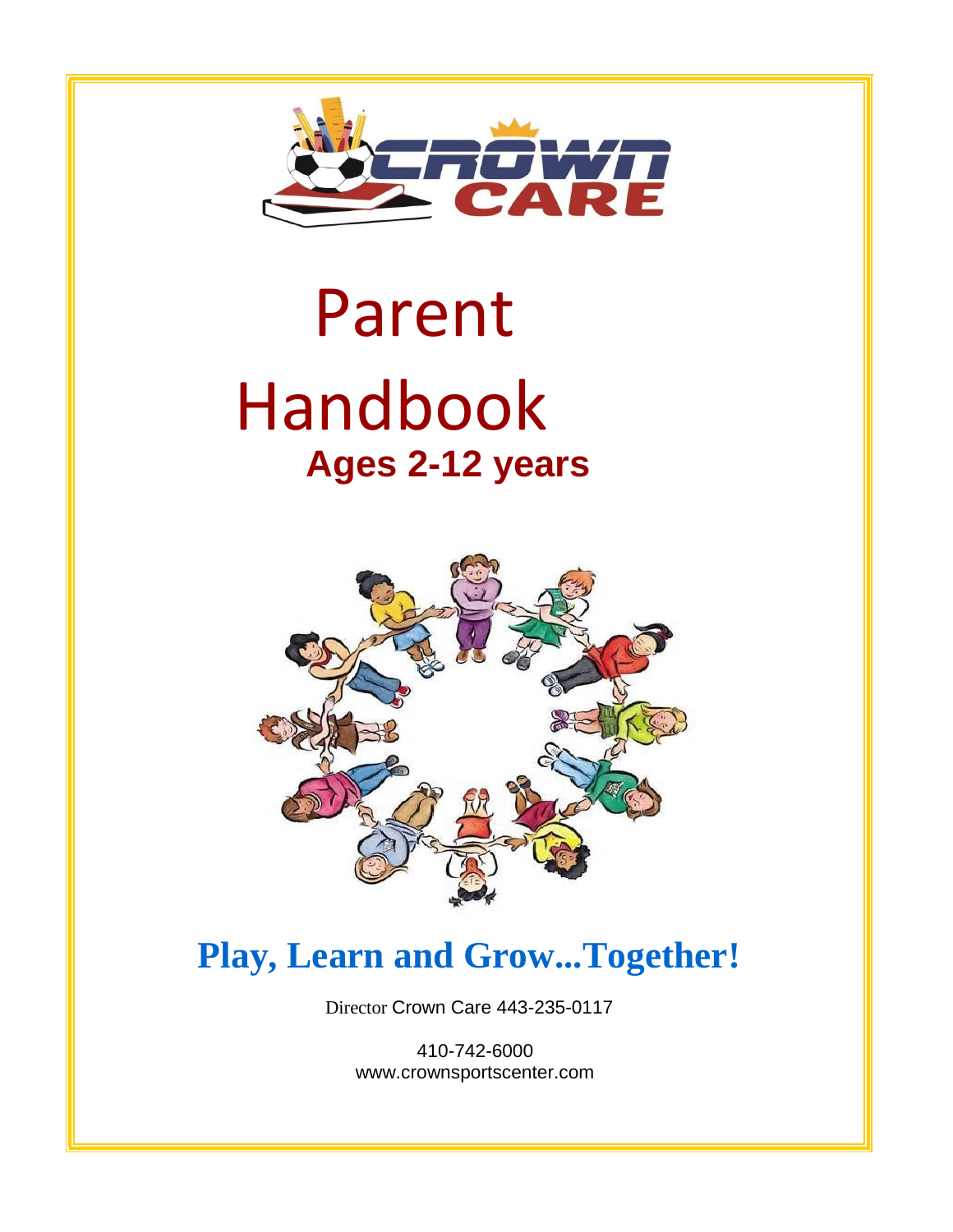## **Crown Care Mission Statement**

Our mission at Crown Care is to foster the intellectual, creative, social, emotional, and physical growth and development of our students and to inspire a lifelong commitment to learning. A caring, educational environment promotes cultural values and supports positive relationships and respectful interaction. We encourage children to learn by doing - moving from concrete, hands-on experiences to more abstract concept development. Our priority is to provide a healthy balance of child- directed and teacher-guided activities, as well as time for children to work individually, in small groups and in large groups. Our program provides an integrated, comprehensive approach to learning for the children in our community.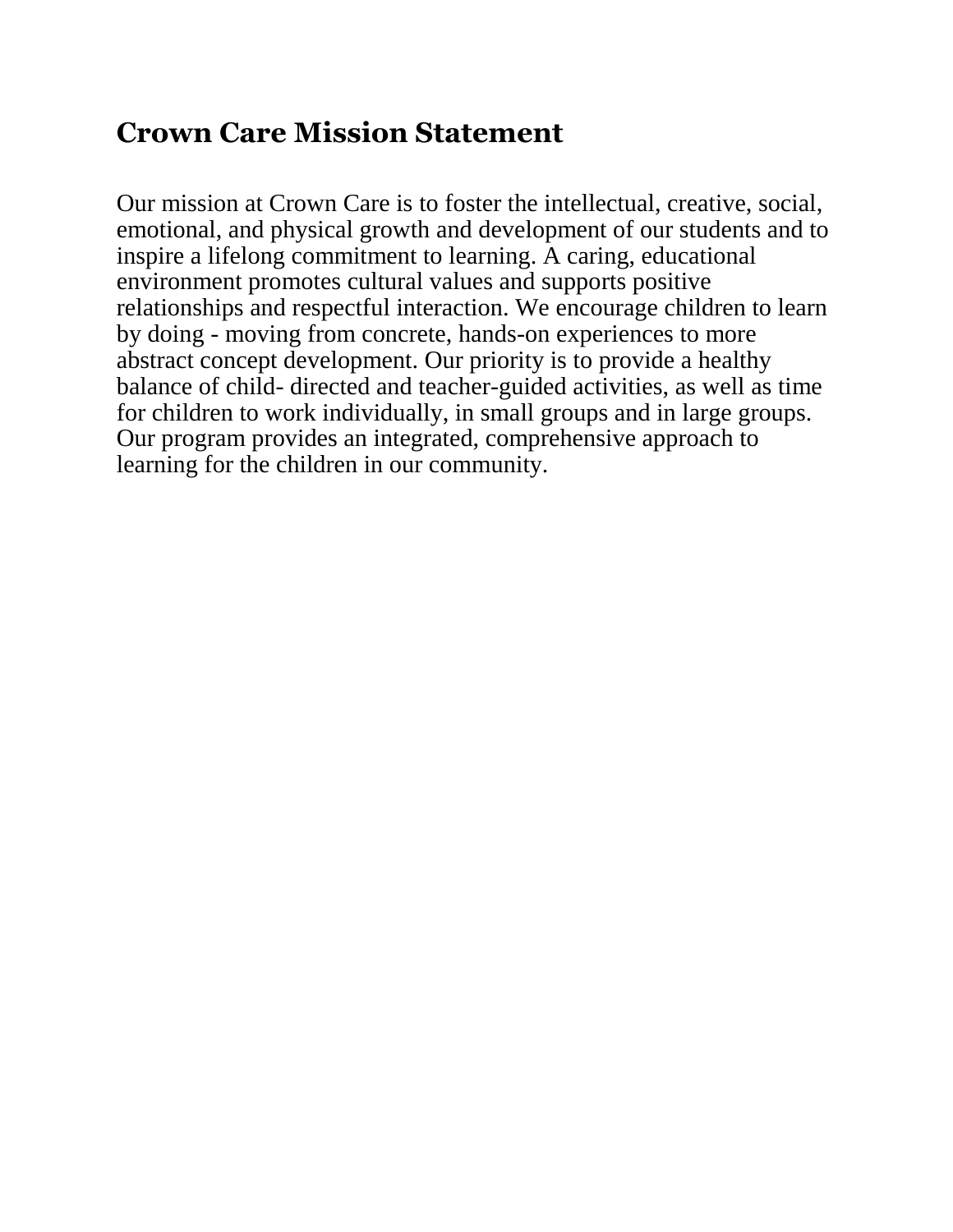

## **For Parents/ Guardians**

#### **Staff**

Our professional staff is dedicated to making Crown Care an exciting and safe place for your child(ren) to spend Before and After School Care as well as our learning center. Each member of our staff is trained in child care policies, safety procedures, active and passive games, arts and crafts, and athletic activities. All staff have undergone fingerprinting and background checks, in addition to being CPR and First Aid Certified.

#### **Hours of Operation**

- Crown Care will open from 6:30am-5:30pm
- All children must be picked up **no later than 5:30pm**
- Elementary & Middle school bus approximate pick-up time: 8:40am
- Pre-kindergarten school bus approximate dropoff/pickup time: 12:00pm

#### **Late Pickup Fee Policy**

Crown Care closes at 6pm. Please make arrangements to pick up your child on time.

- If you are late picking up your child a late fee will be assessed at the rate of one dollar for each minute you are late. This fee will be assed according to our clocks.
- Payment is due when you pick up your child or the morning following the occurrence. Your child will not be allowed to return to care unless the fee is paid in full.
- We recognize that emergencies arise and request that parents call Crown Care (443- 235-0117) if you are delayed for any reason. However the late fee will still be assessed.





#### **Holiday Closings**

Crown Care will be open Monday - Friday during regular Wicomico County school hours. The following are paid holidays that Crown Care will be closed.

- September 3<sup>rd</sup> Labor Day
- November 25<sup>th</sup> AND 26<sup>th</sup> Thanksgiving
- December 24<sup>th</sup> AND 27<sup>th</sup> Christmas. December 31st (New Year's Eve) - Closing at 2 p.m.
- January 1st New Year's Day
- April 15th AND April 18th Easter
- May 25th Memorial Day

#### **EMERGENCY CLOSING POLICY:**

Crown Care will make every effort to be open during in- clement weather provided the staff can arrive safely.

Please follow these guidelines:

- Delays and Closing will be posted at the top of our website [at](http://www.crowsportscenter.com/)  [www.crowsportscenter.com](http://www.crowsportscenter.com/)
- Delays and Closings will be posted on WBOC
- Delays and closing will be posted on our Facebook page

In the event that Crown Care will close early because of inclement weather, a power outage occurs that cannot be restored within 2 hours, or other emergency occurs, a mass email will be sent. Phone calls will be made if necessary.

# **SCHOOL CLOSING POLICY:** *school*

#### *age only*

When Wicomico and/or Somerset County schools are to be closed for a half or full day, Crown Care children may attend our **SCHOOL & SNOW DAYS OFF program at a** for a DISCOUNTED RATE. The additional cost:

• Before **AND** After Care: \$10 per full day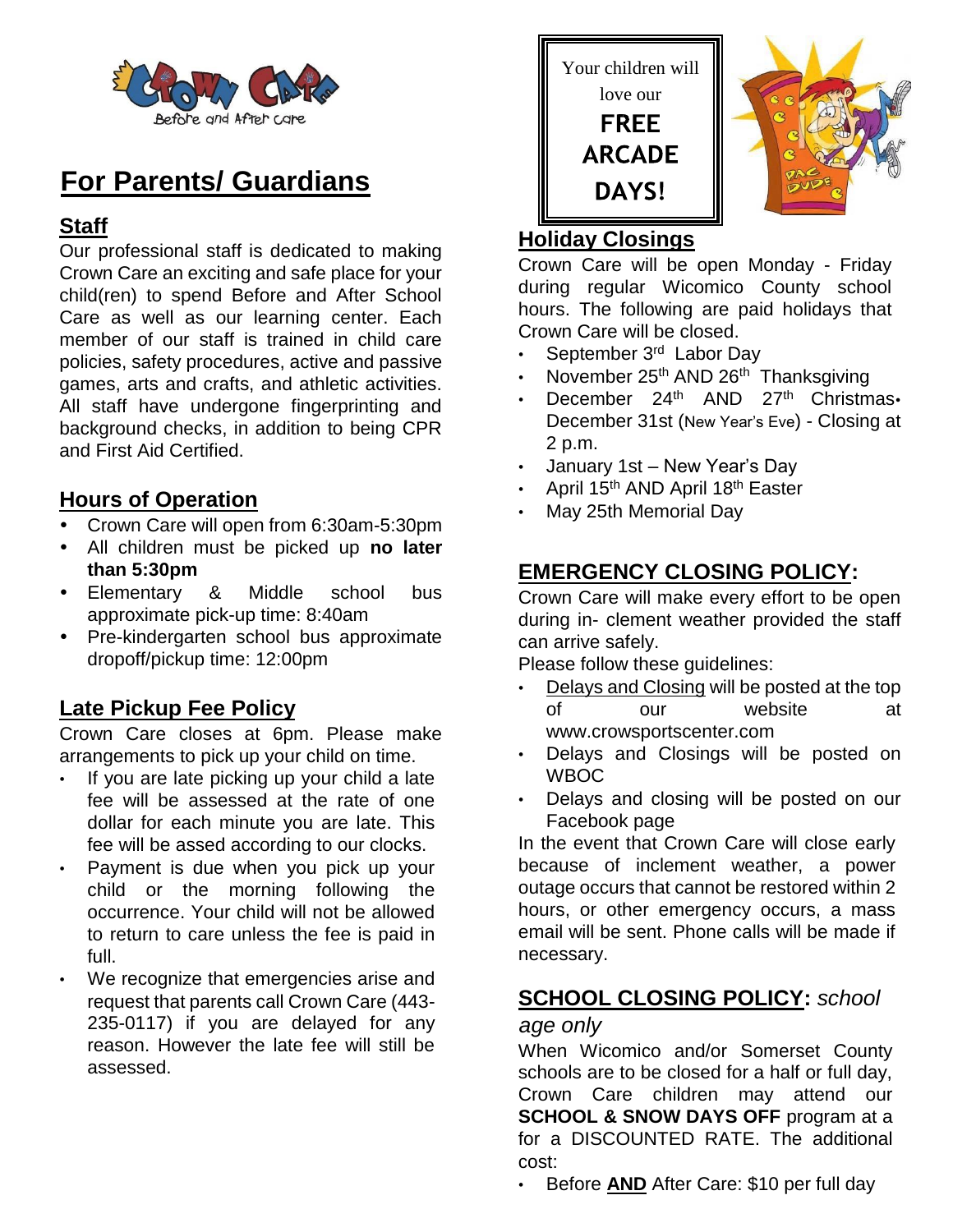- Before Care: \$20 per full day
- After Care:\$20 per full day
- Before **AND** After Care: \$5 per half day
- Before Care: \$10 per half day
- After Care:\$10 per half day

#### **Required Forms**

All forms in the registration packet need to be completed and on file in the center before the first day of care.

- Emergency Form
- Health Inventory
- Medication Authorization Form: For all medications to be administered by Crown staff (if applicable)
- Contract
- Consumer pamphlet
- Updated copy of the Child's Immunization records including LEAD TESTING
	- ∗ Please make sure you provide the center a copy of any new immunizations that your child received during the program year.

#### **Sign- In/Sign- Out Policy**

 Child(ren) **MUST** be **signed in** by the person/s dropping them off and **signed out** each day by a parent/

guardian or other authorized person listed on the

Emergency Form.

- Children will **NOT** be allowed to sign themselves in and/or out.
- Child(ren) will only be released to Parent/Guardians or any person listed on the Emergency Form.
- **ALL authorized persons are required to bring a photo ID and present it on demand.**
- In the event of an emergency, when you need a person who is not on the Emergency Form to pick up your child(ren), you may call the Center, speak with the director, and give verbal authorization for release.
- Always let your child(ren)'s caregiver know that you are leaving with your child.
- If a Parent/Guardian or designated person arrives at the center impaired by any controlled substance, including prescription medication, the child(ren) **will NOT be released** and an alternate person will be called. Should this impaired individual

become confrontational the police will be called.

### **Non-Custodial Pick-up Policy**

Crown Care will assume that both parents have the right to pick up a child unless the custodial Parent/Guardian pro- vides a written court order stating otherwise.

- This document will be placed in the child/(ens)'s file. Without a court order we cannot refuse a parent.
- If a non-custodial parent arrives, we will tell them that Crown Care is not authorized to release the child/(ren) to them.
- If a non-custodial parent leaves with the child(ren) we will immediately call the police and report the situation.
	- ∗ Next, we will attempt to contact the custodial parent/guardian.

The child's safety is always our top priority.

#### **Attendance Policy**

- There will be NO financial credit of tuition for emergency closings, weather related closings, illness, holidays, suspensions/expulsion, unexpected withdrawal (for any reason) and/or family vacations or holidays.
- If your child is out of the center for an extended time (more than 2 weeks) due to illness/hospitalization, each case will be addressed individually by the Center Director.
- In the event of a no-call/no-show for a period of 2 weeks, a child's space will be considered abandoned and another child will be given that space.
- Attendance will be taken every day.

#### **Dress Code**

- Child(ren) must have appropriate clothing and shoes for physical activities and daily weather conditions.
	- ∗ Sandals and flip flops are not acceptable footwear, for safety reasons we ask that all children come to the center in shoes and socks.
	- When weather is good, the children may go outside.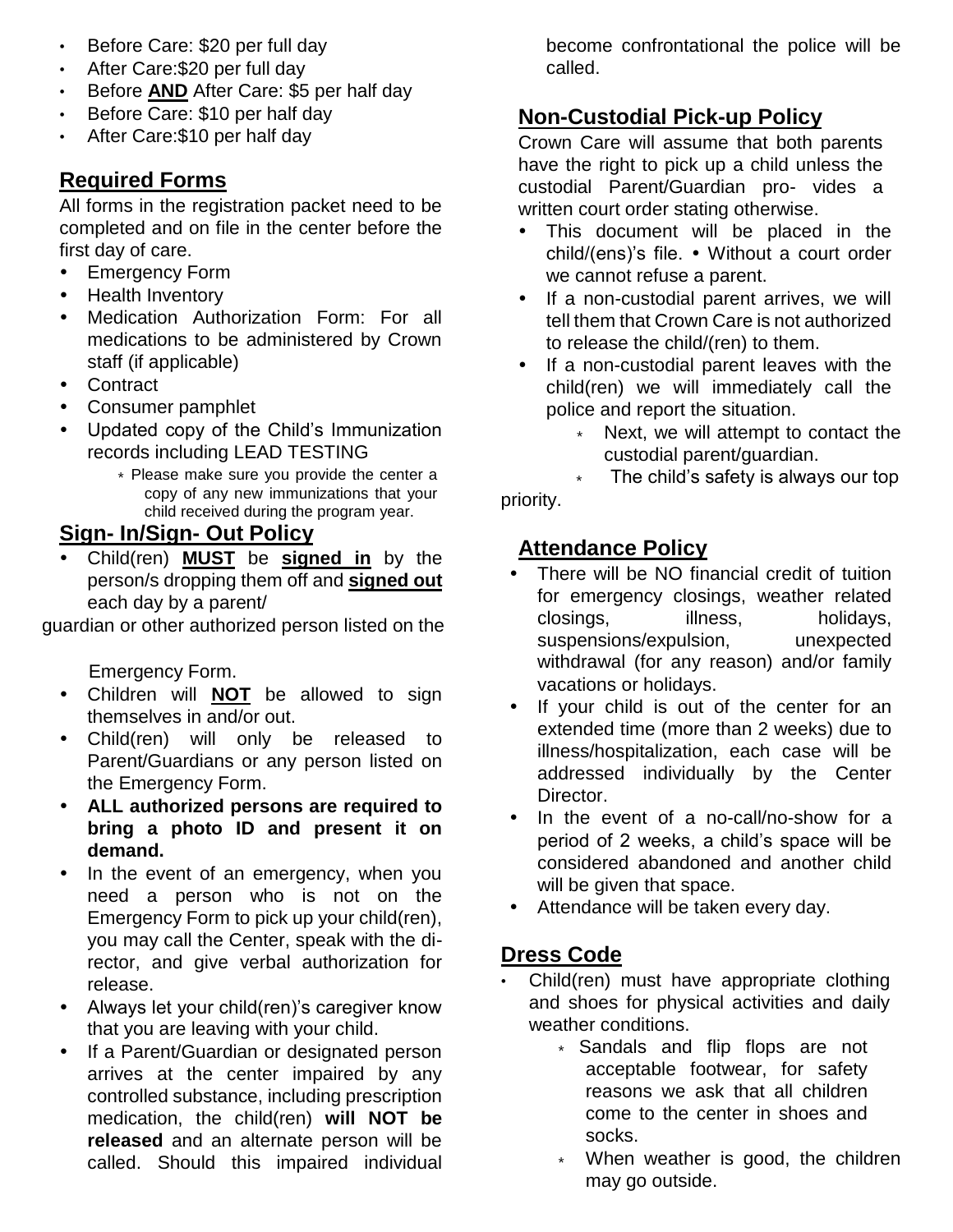- Parents of younger children need to supply a change of clothing to be stored in children's cubbies in case of an accident.
	- ∗ Children should have at least 2 extra sets of clothes
	- ∗ All items should be marked with the child's name and placed inside a plastic shoebox size container with a lid

#### **Personal Belongings**

- All items should be clearly labeled with full first and last name.
- Child/ren should not bring toys or personal items.
- Crown Care will not be held responsible for lost, stolen or damaged items ( example: mp3 players, Ipods, hand-held video games,

#### **Snacks**

- An afternoon snack with milk, juice or water will be offered daily by our facility to school age children.
- Toddlers and preschoolers will need to bring a com- plete lunch and snacks every day that comply with Crown Care requirements: Crown care will provide milk and water.
	- ∗ If your child needs a sippy cup, please send one in their lunch box.
	- ∗ Staff can warm food: however, we ask that all lunches be prepared at home and only need to be heated.
	- ∗ Please do not send candy or soda with your child to school.
	- ∗ Please keep frozen/heat up meals to 3 minutes or less of heat up time.
- Children are not required to eat the snack offered.
- Please notify staff of **ANY food ALLERGIES.**

#### **Medications**

- Crown Care has a certified staff member trained for distributing medication.
- Administered medication must be prescribed by a physician.
- A physician's signature is required on the Medication Authorization Form for both prescription and non-prescription medication.

cell phones, clothing, toys, sheets, blankets, lunch and/or drink containers, etc).

#### **Rest Time Policy**

- Children ages 2-5 years, in compliance with state regulations, will be scheduled a rest period every afternoon.
- Children will sleep on a rest cot or mat, and parents must provide a cot sheet, 1 small size blanket, travel size pillow with removable pillowcase and security item if used.
	- ∗ All Items must be stored in a plastic container with a lid.
	- ∗ Pillowcase and sheet must be taken home every Friday to be laundered and returned the first day your child attends the next week.
- All medication including over the counter medication must be in the original manufacture's container and labeled with the child's first and last name.
- All medications will be stored in a locked box in the Crown Care office.
- Children and/or staff may not carry medication on their person, or keep it in backpacks, cubbies and/or lunch boxes.
- All medications must be given directly to a staff member by the parent/guardian upon arrival at Crown Care.
- Parents must provide proper measuring device for medication if needed.
- Sunscreen must be supplied by the parent and will be treated like medication.
- At least one dose of any medication must be given at home before the child arrives at the Center.

#### **Health Policy**

We strive to provide an environment that supports good health. In an effort to prevent the spread of disease and infection, Crown Care will adhere to the following policies:

- Staff and children are asked to follow established guidelines for when and how to wash hands
- Toys, equipment, materials and furniture will be sanitizes on a regular basis
- Children are NOT permitted to attend with: ∗ Fever of 101° or above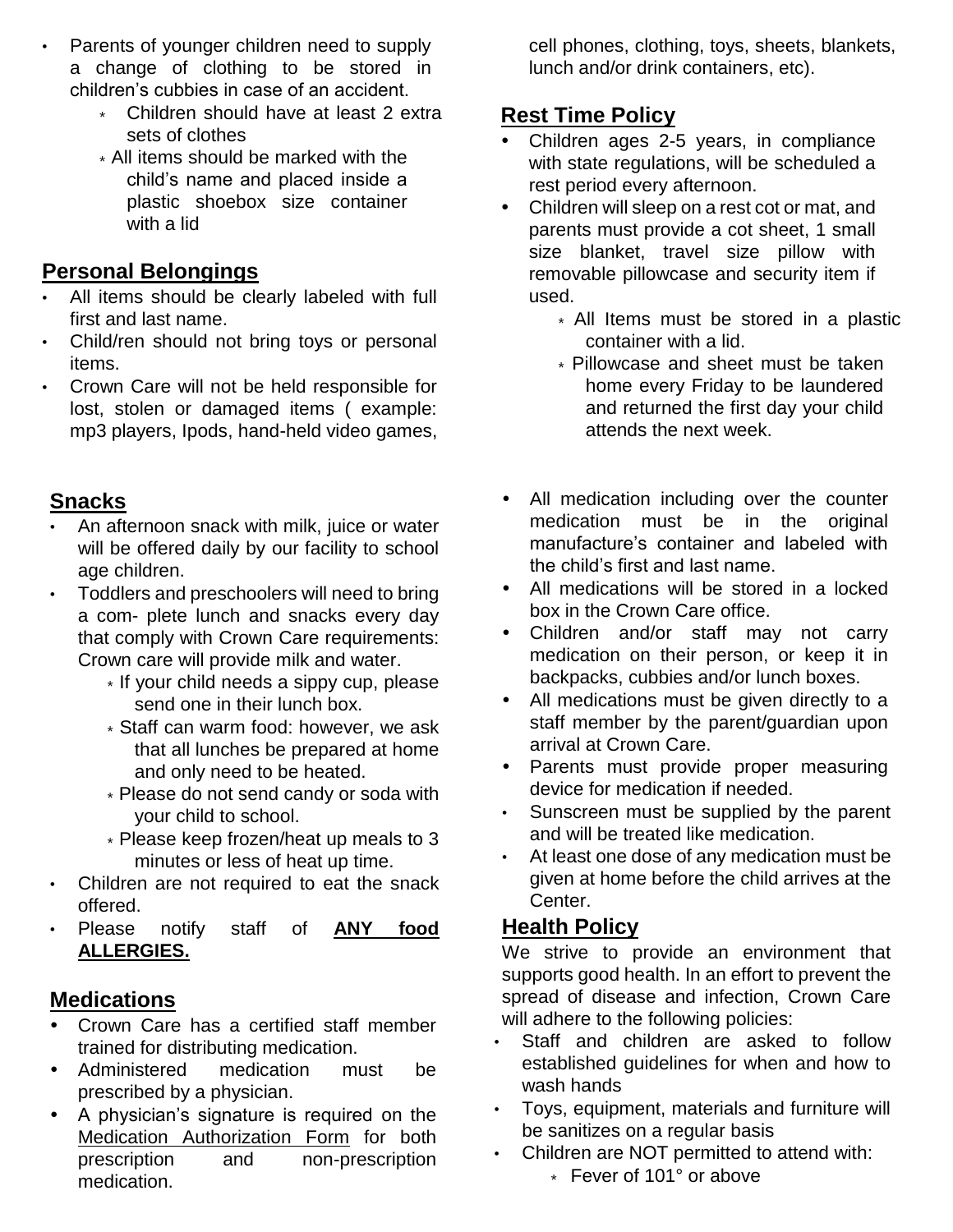- ∗ Diarrhea and/or vomiting
- ∗ Any skin rash that has not been identified by a phone call or note from a physician
- ∗ Evidence of head lice or other parasites
- ∗ Conjunctivitis
- ∗ Evidence of infection
- ∗ A moist or open cold sore
- ∗ Anything that interferes with a child's participation in regular activities, **including out- door play**

#### **SPECIAL PRECAUTIONS**

- ⇒ *Fever*  child must be fever free, without medication, for 24 hours before returning to Crown Care
- ⇒ *Diarrhea or Vomiting*  child must be free from these symptoms, without medication, for 24 hours before returning to Crown

Care

⇒ *Eye Infections* — physician's note will be required for the child to return to Crown Care

⇒ *Head Lice/Parasites* — no evidence and

physician's note will be required for the child to return to Crown Care

- ⇒ *Strep Throat*  exclusion period is a mini- mum of 24 hours after the child has started on antibiotic
- ⇒ *Chicken Pox*  exclusion period is at least 6 days from rash onset and all wounds must be scabbed over
- If you know your child is sick, please do not bring them to Crown Care.
- Make firm arrangements with a relative or friend for backup care when your child is ill.
- When you are called to pick up a sick child, you or your back-up care provider must pickup within 1 hour.



#### **Payment Policy**

Full tuition payments are expected regardless of your child's attendance. There will be no financial credit of tuition for emergency closings, weather related closings, illness, holidays,

suspensions/expulsions, unexpected withdrawal (for any reason) and/or family vacations. If your child is out of the center for an extended time (more than 2 weeks) due to illness/hospitalization, those cases will be addressed individually by the Center Director.

- Crown Care Early Learning Center tuition payments are due on Monday.
- Parents/Guardians are required to participate in a cash management program which will automatically debit the tuition from your bank account or credit card on Mondays. • Payment on your tuition can be made by the following: **MasterCard, Visa or Discover Debit** • Payments returned for uncollected and/or insufficient funds will be assessed a \$35 fee; in addition to your bank charges. Returned payments must be satisfied by a cash payment including fee before your child may return to care.
- If early contract termination and/or a change to the contract is required, parent/guardian must complete
	- and submit a **WITHDRAW/CARE CHANGE REQUEST FORM** to Crown Care giving 30 days advance notice.
- The thirty day advance notice will begin the date the *WITHDRAW/CARE CHANGE REQUEST FORM* IS SUBMITTED to the Crown Care Director.
- **If no early notice is given parent/guardian WILL BE RESPONSIBLE FOR PAYMENT for the next 30 days.**
- Contract will remain in effect for the entire school for Before & After Care and/or calendar year for Early Learning Care.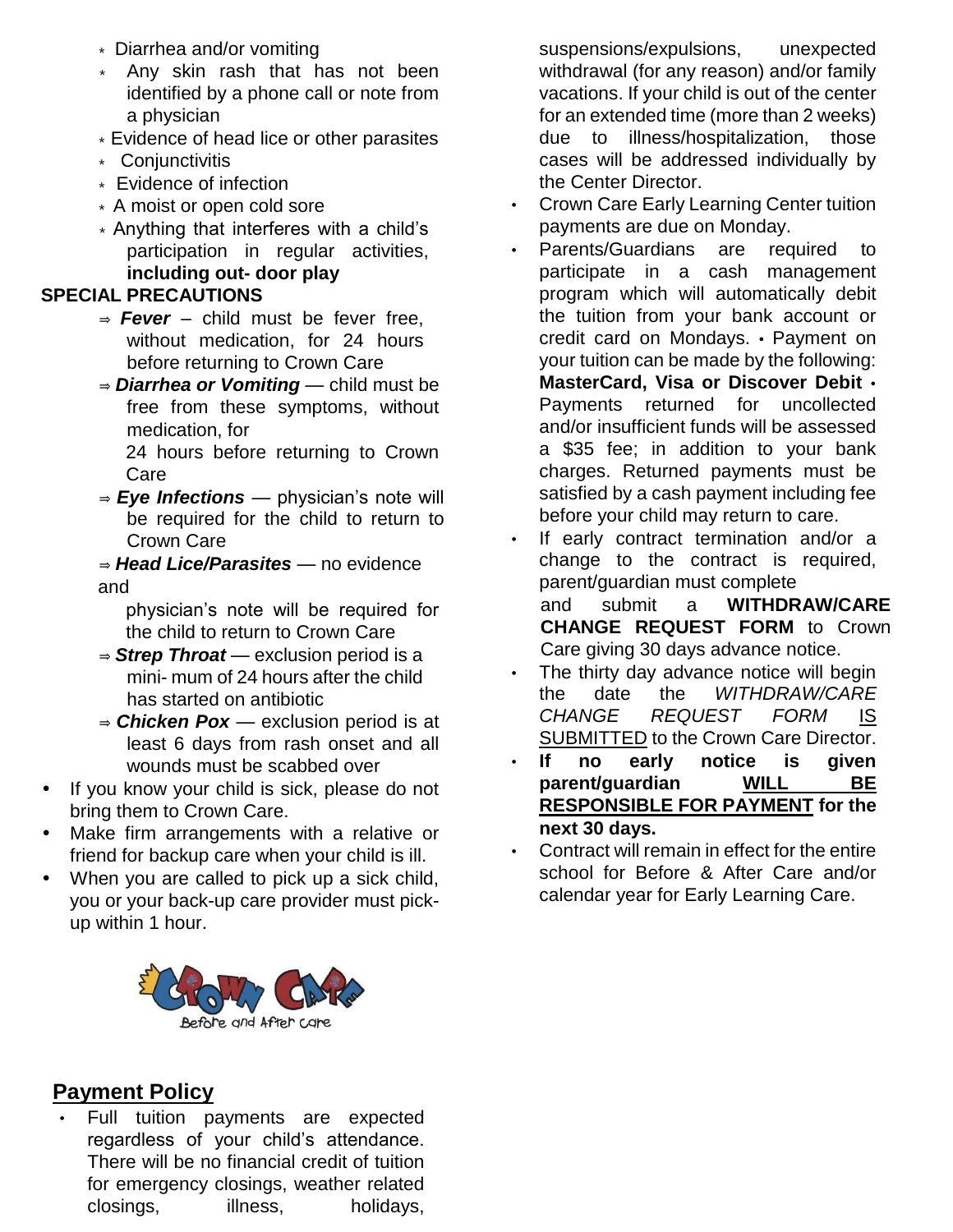

#### **Sibling Discount**

A sibling discount will be issued when siblings contract for Crown Care.

- Discount is applied at the rate \$10 per week after one full price tuition.
- **Each sibling** must be registered for both Before **AND** After Care and/or full day child care.

#### **Supply Policy**

Before & After Care: The first week of care please pro- vide your child's center with 2 boxes of tissues, 1 12oz. bottle of hand sanitizer, 2 containers of 75 count disin fecting wipes, 12 pencils for general use. Early Learning Center: Parents must supply wipes, diapers, pull-ups and any other items necessary for care their child. Your daily report will list any items needed. Blankets for rest time and food items for lunch must be provided daily. Each child will be given a supply list for their child's classroom.

#### **Refund Policy**

No refunds will be issued if your child is suspended/ expelled from care.

Refunds will be issued only when the prepaid amount exceeds the thirty day written notice.

#### **Confidentiality Policy**

Children's records containing identifiable information will be stored in a locked file cabinet, accessible to authorized persons and provided to them on a "need to know" basis.

• Parents of enrolled children have the right to review their children's and family records, and to request an explanation for

information in those records, as well as how the information will be used.

 Children's names might be visible at the Center (cubbies, cots, artwork, etc.). Only the first name and last initial will be used.

#### **Parents Right To Know**

Parents are entitled to inspect, at any time, the active complaint files of any licensed child care facility under Maryland law. To review a child care facility, contact:

> Suzanne Ruark, Regional Manager Division of Early Childhood Dev. Office Of Child Care 410-713- 3430

Teresa Handy

Licensing Specialist Division of Early Childhood Development Office Of Child Care 410-713-3430



#### **Safety**

- We ask that Parents/Guardians closely supervise their child(ren) in the driveway, parking lot and elsewhere at the Crown Center.
- Our responsibility begins when you leave your child in the care of a Crown Care staff member and ends when you arrive back at our facility for pick-up.
- We will notify a parent/quardian immediately should your child become injured or sick. If we are unable to contact the parent/guardian, we will notify the individual listed as the emergency contact on the Emergency Form.
- Parents will need to complete an authorization form before sunscreen can be applied.
- Special needs requests should be in writing.

#### **Incidents/Injury Policy**

Staff members have adult and child/infant First Aid, AED and CPR certifications.

All incidents/accidents other than minor bumps and/or scrapes will be reported to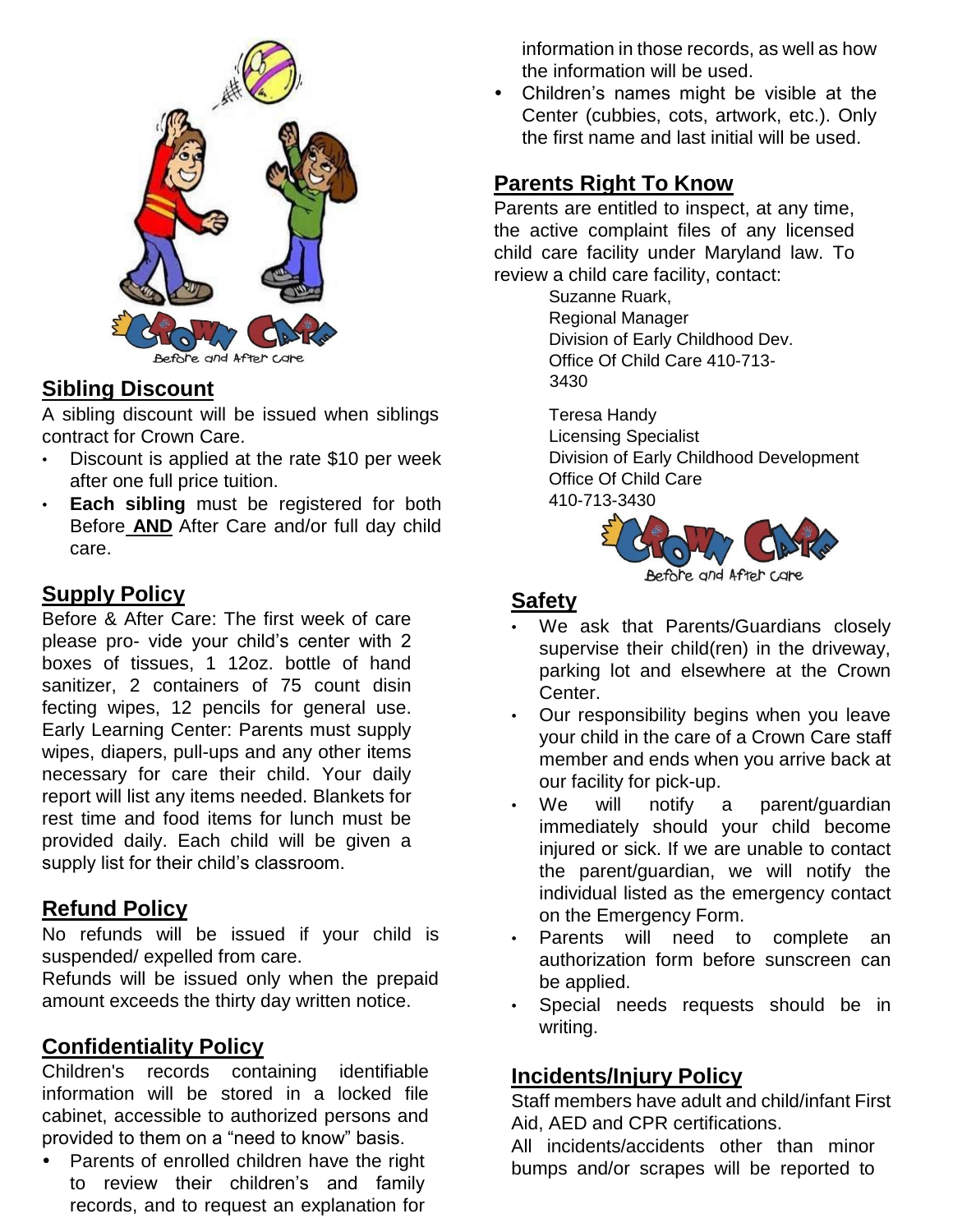parents and an Injury and/or Incident Report will be completed.

If any injury serious enough to require a doctor's attention, the parent/guardian will be called and either the Crown Care Director, or a Crown Sports Center staff member will accompany the child to the hospital via medical transport.

#### **Conduct and Discipline**

The word *discipline* is derived for the word *disciple*, which means to guide or teach. Positive guidance is meant to help the child develop self-control, self direction social competence and good self esteem.

> • Crown Sports Center and Crown Care are committed to providing a safe and positive environment for all children. To ensure this, children and parents are expected to immediately report any personal offenses or threatening situations to the Crown Care Director or Crown Sports Center office.

#### **Code of Conduct**

The code of conduct is included in this packet so that children and their families are informed of the behavior expected of all participants for the safety, health, and happiness of the children and staff.

- Children are to be respectful to others,
- Children are expected to conduct themselves in a manner which does not jeopardize them- selves, other children, staff, or the facility.

#### **Disciplinary measures may include:**

- ∗ Time out
- ∗ Loss of privilege
- ∗ Phone call to parent
- ∗ Parent conference
- ∗ Suspension
- ∗ 15 day probation period after suspension
- ∗ Immediate dismissal without a

#### refund

·

Crown Care and Crown Sports Center will use the fol- lowing procedures to address disciplinary problems for children who fail to abide by the rules and regulations on a continual basis, or commit a very serious infraction.

- **1 st Infraction:** Verbal warning by staff. Parent/Guardian will receive verbal and written notification to Parent/Guardian of the incident.
- **2 nd Infraction:** Verbal and written warning to Parent/ Guardian of the incident. Child may be denied right to participate in special event. (iearcade, trip attendance)
- **3 rd Infraction:** Parent/ Guardian conference will be scheduled immediately to identify problem and discuss solutions. Suspension or expulsion from care may result immediately or after several days if no improvement in behavior is shown.
- No refund will be issued if your child is suspended/ expelled from care due to behavior.
- Note: Serious infractions may warrant immediate ex- pulsion from program.



#### **Unacceptable Discipline Techniques**

At no time shall any child be subjected to the following discipline methods by staff:

• Physical Punishment: defined as but not limited to, spanking, hitting, slapping, shaking, pinching, kicking,